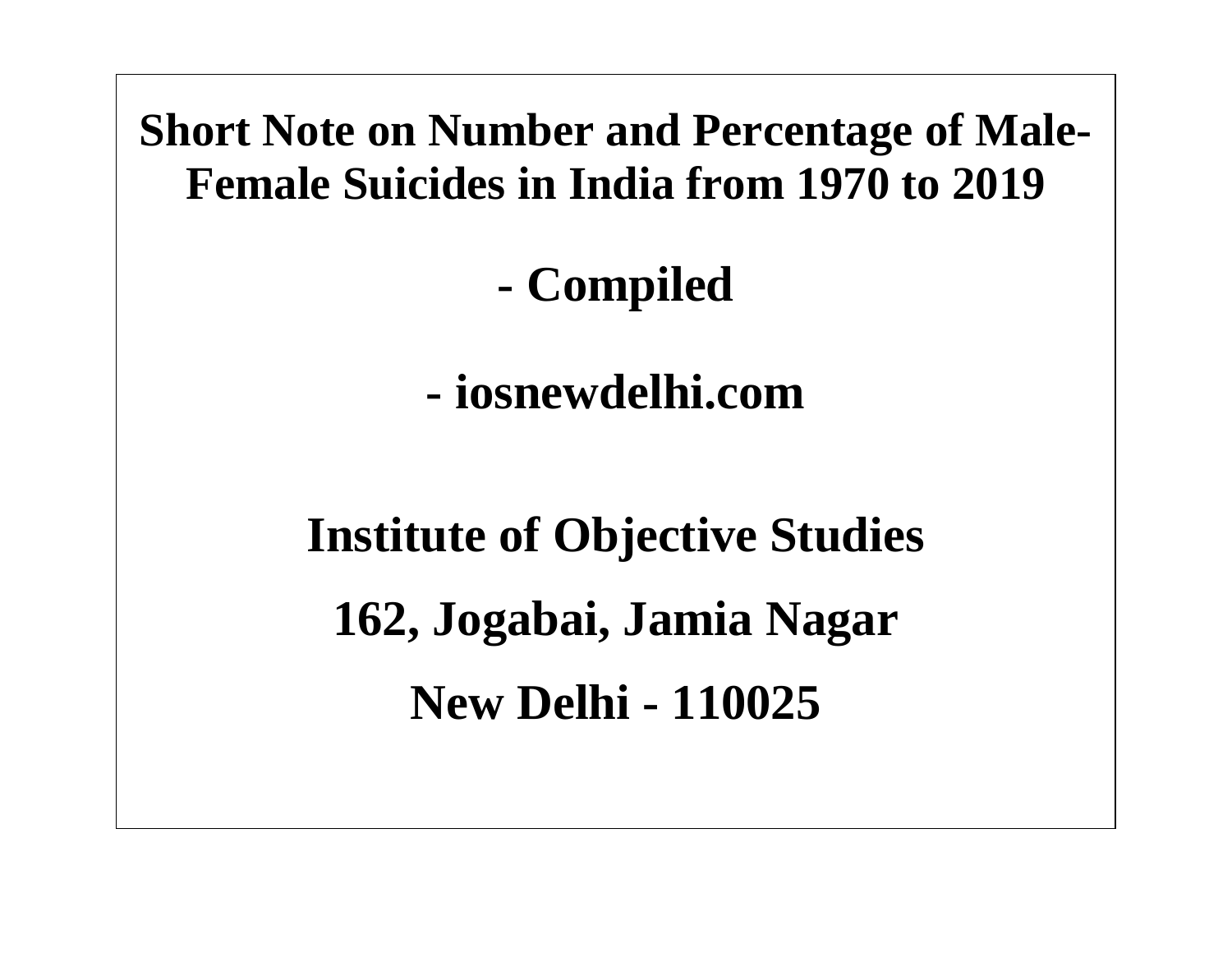## **Number and Percentage of Male-Female Suicides in India during 1970 to 2019**

**Percentage of suicides in 50 years by males has increased from 60% (in 1970) to 70% (in 2019) where as for the same years suicides by females has decreased from 40% (in 1970) to 30% (in 2019). In 30 years (till 1999) there was not much change in percentage of suicides by males and females. But from 2000, suicides being 61% for males increased to 70% (in 2019) for males and decreased from 39% to 30% (in 2019) for females in 20 years as shown in Table 1 below.**

| S. No.                  | Year | <b>Number of Suicides</b> |             |        | <b>Percentage of Suicides</b> |        |
|-------------------------|------|---------------------------|-------------|--------|-------------------------------|--------|
|                         |      | <b>Total</b>              | <b>Male</b> | Female | <b>Male</b>                   | Female |
| $\mathbf{1}$            | 1970 | 48428                     | 28846       | 19582  | 60                            | 40     |
| $\overline{\mathbf{2}}$ | 1971 | 43675                     | 26326       | 17349  | 60                            | 40     |
| 3                       | 1972 | 43601                     | 26923       | 16678  | 62                            | 38     |
| 4                       | 1973 | 40807                     | 25231       | 15576  | 62                            | 38     |
| 5                       | 1974 | 46008                     | 27791       | 18217  | 60                            | 40     |
| 6                       | 1975 | 42890                     | 26074       | 16816  | 61                            | 39     |
| $\overline{\mathbf{z}}$ | 1976 | 41415                     | 24042       | 17373  | 58                            | 42     |
| 8                       | 1977 | 39718                     | 23453       | 16265  | 59                            | 41     |
| 9                       | 1978 | 40207                     | 24137       | 16070  | 60                            | 40     |
| 10                      | 1979 | 38217                     | 22980       | 15237  | 60                            | 40     |
| 11                      | 1980 | 41663                     | 24188       | 17475  | 58                            | 42     |
| 12                      | 1981 | 40245                     | 23864       | 16381  | 59                            | 41     |
| 13                      | 1982 | 44732                     | 26520       | 18212  | 59                            | 41     |
| 14                      | 1983 | 46579                     | 27260       | 19319  | 59                            | 41     |
| 15                      | 1984 | 50571                     | 29296       | 21275  | 58                            | 42     |
| 16                      | 1985 | 52811                     | 30460       | 22351  | 58                            | 42     |
| 17                      | 1986 | 54357                     | 31271       | 23086  | 58                            | 42     |
| 18                      | 1987 | 58568                     | 34292       | 24276  | 59                            | 41     |
| 19                      | 1988 | 64270                     | 37755       | 26515  | 59                            | 41     |
| 20                      | 1989 | 68744                     | 40212       | 28532  | 58                            | 42     |
| 21                      | 1990 | 73911                     | 43451       | 30460  | 59                            | 41     |
| 22                      | 1991 | 78450                     | 46324       | 32126  | 59                            | 41     |
| 23                      | 1992 | 80149                     | 47481       | 32668  | 59                            | 41     |
| 24                      | 1993 | 84244                     | 49851       | 34393  | 59                            | 41     |
| 25                      | 1994 | 89195                     | 52752       | 36443  | 59                            | 41     |

**Table 1: Number and Percentage of Male-Female Suicides in India during 1970 to 2019**